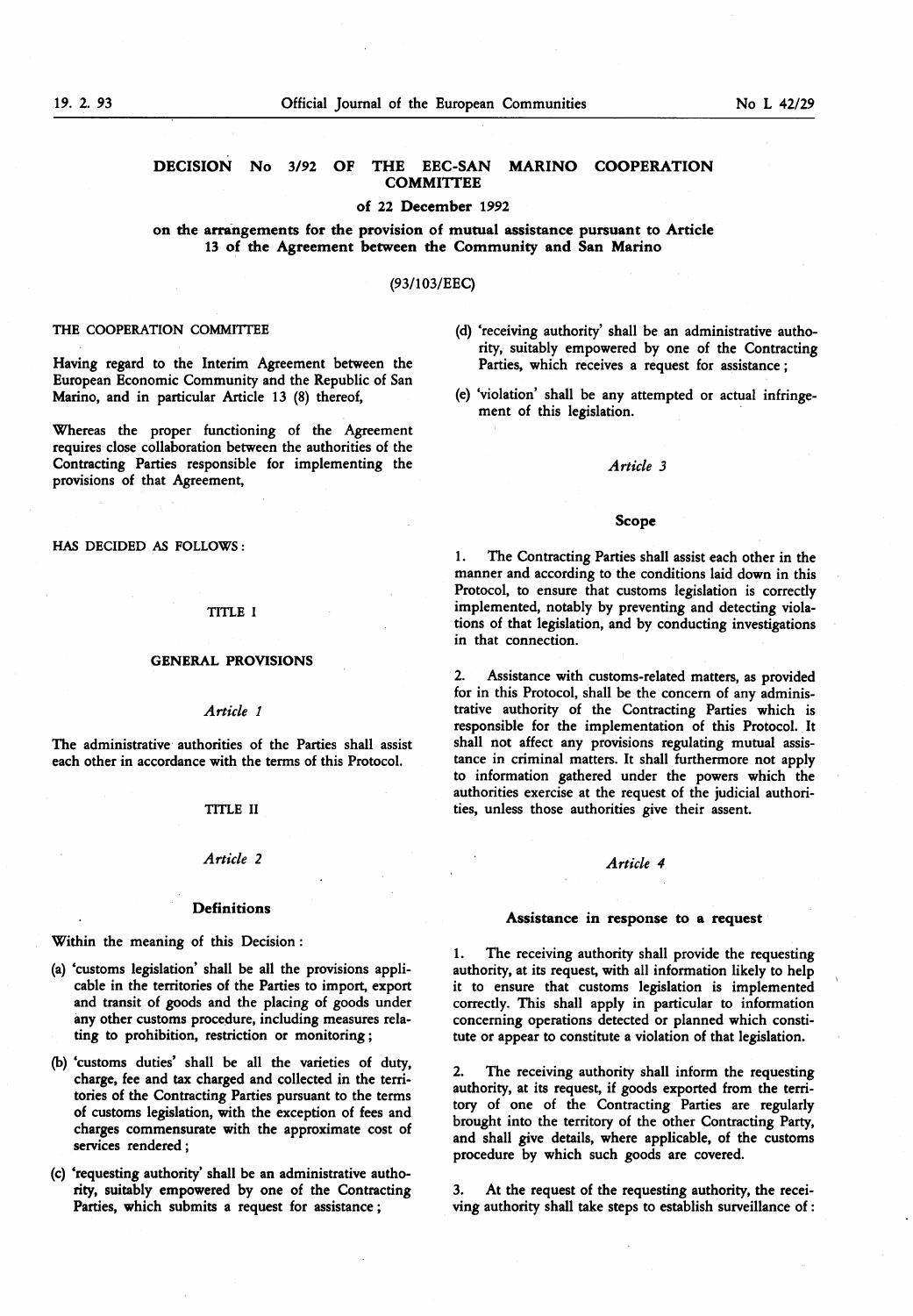- (a) natural or legal persons, in cases in which there are reasonable grounds for believing that they are violating or have violated customs legislation ;
- (b) movements of goods indicated as being the object of potential serious violations of customs legislation ;
- (c) means of transport, in cases in which there are reasonable grounds for believing that they have been used, are being used or have been used in violating customs legislation.

#### Article 5

#### Spontaneous assistance

The Contracting Parties shall assist each other in the matters for which they are responsible in cases in which they consider such action necessary to the correct implementation of customs legislation, particularly if they receive information relating to :

- operations which have violated, are violating or may violate that legislation, and which may be of interest to other Contracting Parties ;
- new ways or means of carrying out such operations ;
- goods known to be connected with a serious violation of customs legislation governing imports, transit or any other customs procedure. Article 8

# Article 6

#### Forwarding/notification

At the request of the requesting authority, the receiving authority shall take all the necessary steps, in conformity with its legislation :

— to forward any document, or

— to provide notification of any decision

which falls within the scope of implementation of this Protocol to an adressee who is resident or established in its territory. In such cases, Article 7 (3) shall apply.

# Article 7

#### Form and content of requests for assistance

Requests pursuant to this Protocol shall be made in writing. The request shall be accompanied by the documents needed for a reply to be provided. If the urgency of a particular situation so demands, the request may be made verbally, but it must be confirmed immediately in writing.

2. Requests made in accordance with the terms of paragraph <sup>1</sup> shall be aqccompanied by the following information :

- (a) details of the requesting authority submitting the application ;
- (b) the measure requested ;
- (c) the grounds for and aim of the request ;
- (d) the relevant legislation, rules and other legal documents ;
- (e) particulars of the natural or legal persons to which an investigation relates, in as full and accurate a form a possible ;
- (f) a summary of the pertinent facts, except in the cases referred to in Article 6.

Requests shall be drawn up in one of the official languages of the requesting authority or in a language which suits that authority.

4. If a request does not comply with the formal requirements, a call may be made for it to be corrected or added to. Precautionary measures may be ordered, however.

#### Replying to requests

1. In response to a request for assistance, the receiving authority, or, in cases in which that authority cannot act alone, the administrative department to which the authority has referred the request, shall supply information already at its disposal and carry out or commission the appropriate inquiries as though acting on its own account or on behalf of another authority of the same Contracting Party.

2. Requests for assistance shall be answered in accordance with the legislation, rules and other legal instruments of the receiving Contracting Party.

3. By agreement between a Contracting Party and the other Contracting Party concerned, and in the manner established by the latter, officials duly authorized by the second Contracting Party may collect at the offices of the receiving authority, or another authority under its responsibility, information concerning violations of customs legislation which is needed by the requesting authority for the purposes of this Protocol.

4. Officials of one Contracting Party, by agreement with the other Contracting Party, may be present during the inquiries carried out on the territory of the latter.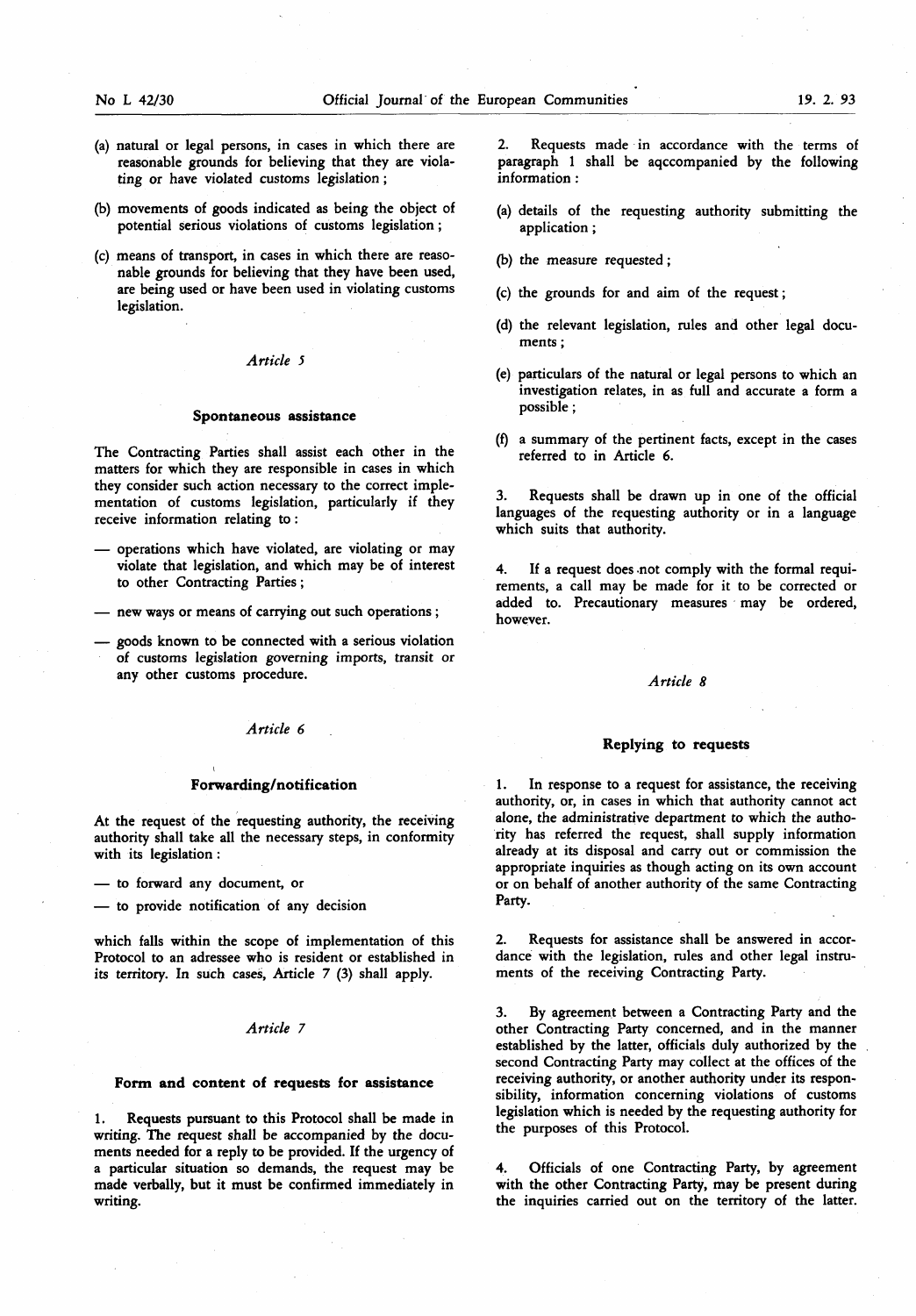# Article 9

# Forwarding of information

1. The receiving authority shall forward the results of the inquiries to the requesting authority in the form of documents, certified true copies of documents, reports and other similar written material.

2. The material described in paragraph <sup>1</sup> may be replaced by computerized information produced in any form for the same purpose.

#### Article 10

#### Derogations from the obligation to provide assistance

1. The Contracting Parties may refuse assistance under this Protocol if such assistance :

- (a) is likely to harm their sovereignty, public order, security or other vital interests ;
- (b) invokes a rule or regulation concerning taxes or exchange which is not part of the rules and regulations concerning customs duties ;
- (c) or would entail a violation of industrial, commercial or professional secrecy.

2. If the requesting authority asks to be provided with information which it wuld not itself be in a position to supply if requested, it shall draw attention to this fact in its request. It is then the responsibility of the receiving authority to decide how to respond to that request.

If assistance is refused, the requesting authority must be informed immediately of the decision and grounds for that decision.

# Article 11

\

#### Safeguarding of secrecy

1. The information communicated pursuant to this Protocol in any form whatsoever shall be confidential. It shall be covered by professional confidentiality and enjoy the protection provided by the laws in force in the territory of the Contracting Party receiving the information and the protection of corresponding rules applying to Community bodies.

2. Personal data shall not be passed on in instances in which there are reasonable grounds for belief that supplying or using such information would conflct with the fundamental legal principles of one of the Parties, especially if the individual in question would suffer unjustified harm as a result. If so requested, the Party receiving the information shall provide the Party supplying the

information with details of the use to which it is put and the results obtained.

3. Personal data may only be communicated to the administrative authorities, and in cases in which they are needed for legal proceedings, to the national ministry of justice and to the judicial authorities. No other individual or authorty may collect such information without prior permission from the authority supplying that information.

4. The Party supplying the information shall check its accuracy. If it becomes apparent that the information provided is inaccurate or should be destroyed, the receiving Party shall be informed without delay, and shall be expected to correct or destroy the information.

5. The individual in question may request information on the data held and the ends to which it is held. This shall be without prejudice to cases in which the public interest is an overriding consideration.

# Article 12

#### Use of information

1. The information collected must be used only for the purposes of this Protocol. It may be used by the Contracting Parties for other purposes only with prior written permission from the administrative authority supplying that information, and shall moreover be subject to the restrictions imposed by that authority. These provisions shall not apply to information concerning crimes connected with narcotic drugs and psychotropic substances ; information of this type may be passed on the authorities directly involved in combating the trafficking of drugs, within the bounds of Article 3.

2. The terms of paragraph <sup>1</sup> shall not preclude the use of information in administrative or legal proceedings subsequently instituted in connection with infringements of customs legislation.

3. Information collected and documents consulted pursuant to the terms of this Protocol may be cited as proof in a Contracting Party's statements, reports and evidence and during legal proceedings and procedures.

#### Article 13

#### Experts and witnesses

An agent of a receiving authority may be permitted, within the bounds of the authorization he has received, to appear as an expert or witness in legal or administrative proceedings instituted within the fields covered by this Protocol, within the jurisdiction of another Contracting Party, and to produce items and documents or certified true copies of documents needed for those proceedings. The summons must provide clear details of the case concerned and state in what connection and capacity the agent will be questioned.